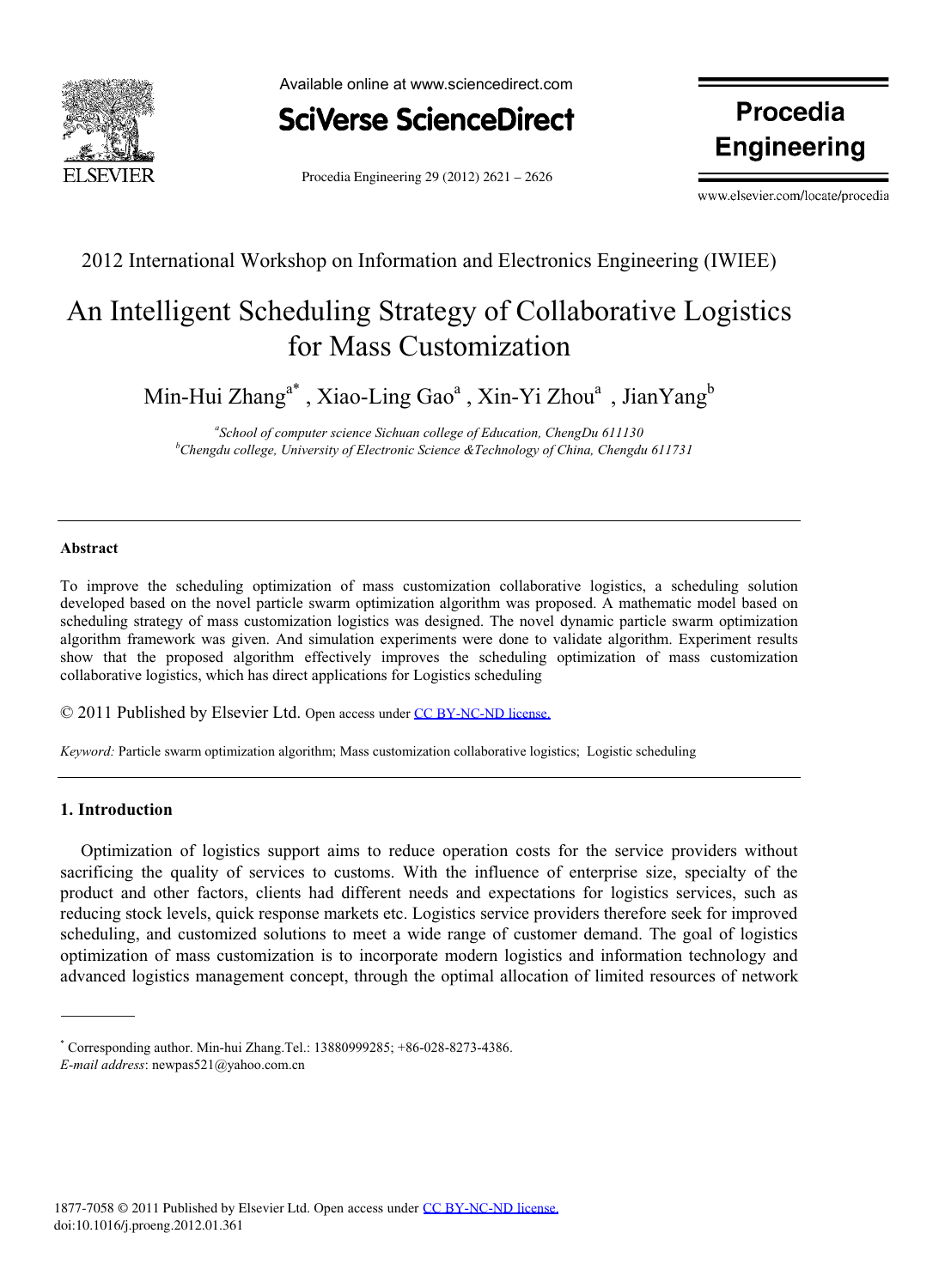members, in order to reduce large-scale operation cost and to increase the efficiency for providing customized logistics services to customers. In recent years, scheduling optimization of logistics supply had the great attention and received considerable development by the domestic and international logistics industry. Logistics scheduling optimization also attracted wide attention from scholars. Previous studies [1] proposed a hybrid multi-objective optimization algorithm; literature [2] proposed a modified particle swarm algorithm, which combines the mutation operation to improve the performance of particle swarm algorithm. Literature [3] analyzing the status of food logistics, proposed the optimal scheduling of logistics based on an ant colony algorithm to realize the dynamic process of food distribution. Literature [4] proposed an improved ant colony algorithm to solve the logistics problems of route optimization.

### **2. The mathematical model of Mass customized logistics scheduling**

To elucidate the theoretical background of the model, we used supplier coordination of multiple logistics nodes together as an example. The goal here is to demonstrate how mathematically the model is able to effectively accomplish a number of customized logistics tasks. Suppose a main supplier received N task within a time domain,  $R = {r_i | 1 \le i \le N}$  such as purchasing,supply, distribution etc; each task  $r_i$ composed by the sequence of activities that constitute theirs.  $r_i = \{a_{ij} \mid 1 \le i \le N, 1 \le j \le L_i\}$ , such as Order processing, packaging, handling, transportation, storage, sales return processing, etc. each task *ir* Have a deadline *d<sub>i</sub>*. Each activity  $a_{ij}$  by different nodes performed in logistics network  $p(1 \le p \le M)$ , Since each node to use different resources and costs, Each activities has a set of execution mode<sup> $U_{ij}$ </sup>, One element of  $u_{ijp}$  express activity  $a_{ij}$  excused by node P ; node P execute activities  $a_{ij}$  the cost denoted by  $c_{ijp}$ , Consumption of times denoted by  $^{t_{ijp}}$ , the start time is  $s_{ip}$ . Since each logistics node can be process for different tasks at different times, the goal of coordinated decision is to determine that the Order of execution, execution mode and start time in network node of the logistics activities and Make collaborative logistics network is optimal for the total cost of implementation of the activities and the total time.

In the Task  $\eta$  the Time constraints  $\ell_i$  square matrix of between the various logistics activities  $K^i = (k_{gh}^i)_{L_i \times L_i}, k_{gh}^i$  See Equation (1).

$$
k_{gh}^{i} = \begin{cases} 1, & \text{if } a_{ig} \text{ before } a_{ih} \\ 0, & \text{otherwise} \end{cases} \tag{1}
$$

Logistics network nodes to perform activities as  $u_{ijp}$ , See Equation(2)

$$
u_{ijp} = \begin{cases} 1, & \text{if node } p \text{ run activity } a_{ij} \\ 0, & \text{otherwise} \end{cases}
$$
 (2)

In this paper, the mathematical model of large-scale customized logistics scheduling problem as follows,

$$
\min y = w_i \sum_{i=1}^{N} \sum_{j=1}^{L_i} \sum_{p=1}^{M} c_{ijp} u_{ijp} + w_2 \sum_{i=1}^{N} \sum_{j=1}^{L_i} \sum_{p=1}^{M} t_{ijp} u_{ijp} + v \sum_{i=1}^{N} \sum_{j=1}^{L_i} \sum_{p=1}^{M} t_{ijp} u_{ijp} - d_i, 0)
$$
\n
$$
(3)
$$

$$
\sum_{i=1}^{n} \sum_{j=1}^{n} \sum_{p=1}^{n} u_{ijp} = \sum_{i=1}^{n} L_i, \quad u_{ijp} \in \{0, 1\}
$$
\n
$$
(4)
$$